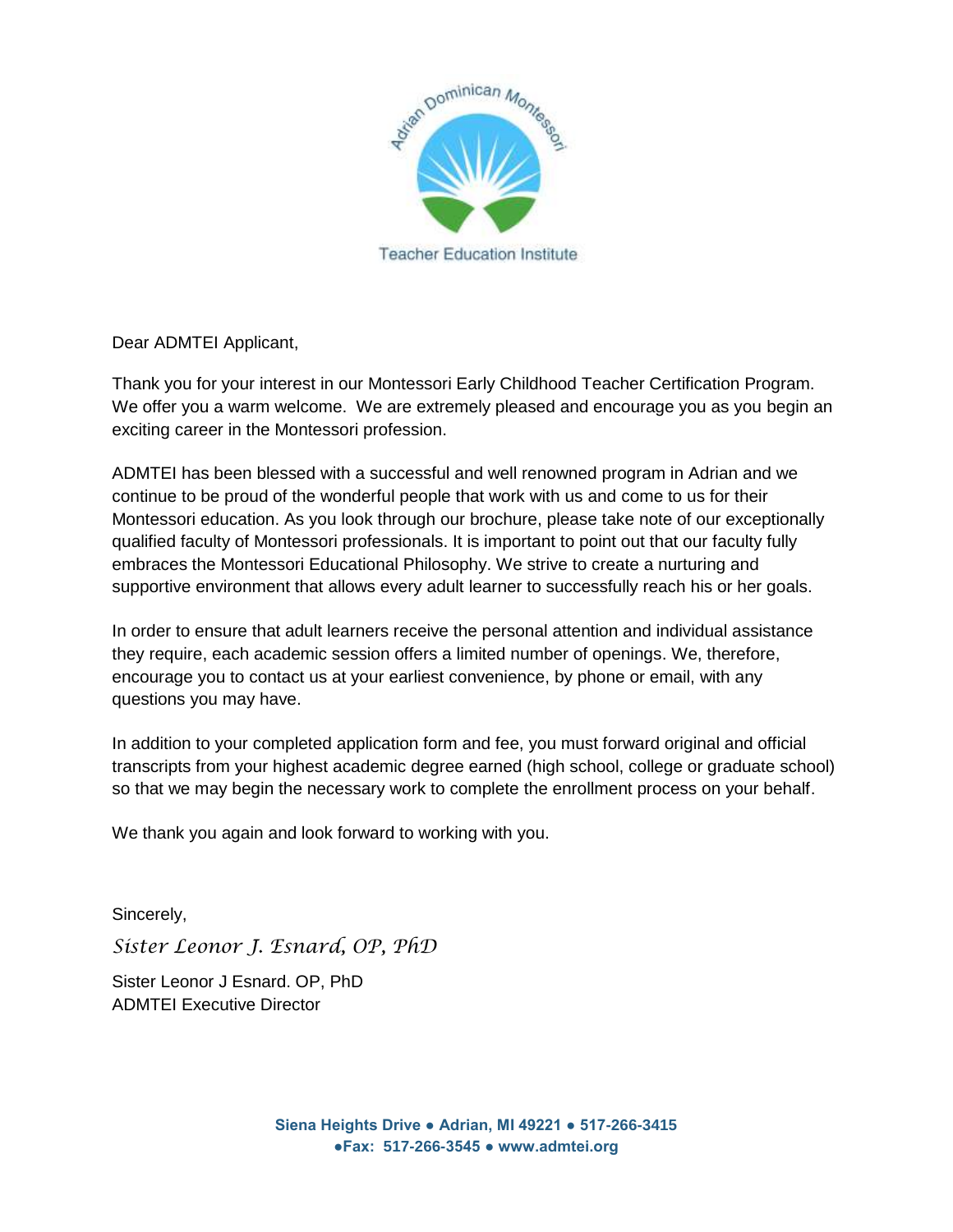

# **APPLICATION**

*Montessori Early Childhood Certification Program*

**Teacher Education Institute** 

| <b>Applicant Information</b>                                                                                                                                      |                       |                                                    |                                         |                      |                  |                            |
|-------------------------------------------------------------------------------------------------------------------------------------------------------------------|-----------------------|----------------------------------------------------|-----------------------------------------|----------------------|------------------|----------------------------|
|                                                                                                                                                                   |                       |                                                    |                                         |                      |                  | Today's<br>Date:           |
| Full Name:                                                                                                                                                        | Last                  | <u>First</u>                                       |                                         |                      | M.I.             |                            |
|                                                                                                                                                                   |                       |                                                    |                                         |                      |                  |                            |
| Address:                                                                                                                                                          | <b>Street Address</b> |                                                    |                                         |                      |                  | Apartment/Unit #           |
|                                                                                                                                                                   |                       |                                                    |                                         |                      |                  |                            |
|                                                                                                                                                                   | City                  |                                                    |                                         |                      | <b>State</b>     | <b>ZIP Code</b>            |
| Cell Phone:                                                                                                                                                       |                       |                                                    |                                         |                      |                  |                            |
| Email<br>Address:                                                                                                                                                 |                       |                                                    |                                         |                      |                  |                            |
|                                                                                                                                                                   |                       | Are you at least 18 years of age?                  | <b>YES</b><br><b>NO</b><br>$\mathbf{L}$ |                      |                  |                            |
|                                                                                                                                                                   |                       | Are you a citizen of the United States?            | <b>YES</b><br><b>NO</b>                 |                      |                  |                            |
|                                                                                                                                                                   |                       |                                                    |                                         |                      |                  |                            |
| High/Home                                                                                                                                                         |                       |                                                    | <b>Education</b>                        |                      |                  |                            |
| School*:                                                                                                                                                          |                       | <u> 1989 - Johann Barn, mars eta bat erroman e</u> |                                         |                      | Graduation date: |                            |
|                                                                                                                                                                   |                       |                                                    |                                         |                      |                  | Years attended: 1 2 3 4 5+ |
| Did you YESNO<br>graduate? $\Box$                                                                                                                                 |                       | Graduation<br>date:<br>(Month/Year)                |                                         | Degree and<br>Major: |                  |                            |
| the<br><b>United States?</b>                                                                                                                                      |                       | Is your degree from another country other than     | YES* NO                                 |                      |                  |                            |
| *If yes, to obtain a credential from AMS you must submit an equivalency evaluation of your degree at the<br>time of your credential recommendation.<br><b>YES</b> |                       |                                                    |                                         |                      |                  |                            |
| Montessori<br>Workshops/Seminars                                                                                                                                  |                       | Have you received State Teacher Certification?     | $\mathbf{I}$                            | NO                   |                  |                            |
|                                                                                                                                                                   |                       |                                                    |                                         |                      |                  |                            |
|                                                                                                                                                                   |                       |                                                    |                                         |                      |                  |                            |

**\*Home schooled applicant: In order for an AMS Associate credential to be issued, AMS must be able to verify that the adult learner graduated from a school with recognized accreditation, or received a GED.**

> **Siena Heights Drive ● Adrian, MI 49221 ● 517-266-3415 ●Fax: 517-266-3545 ● www.admtei.org**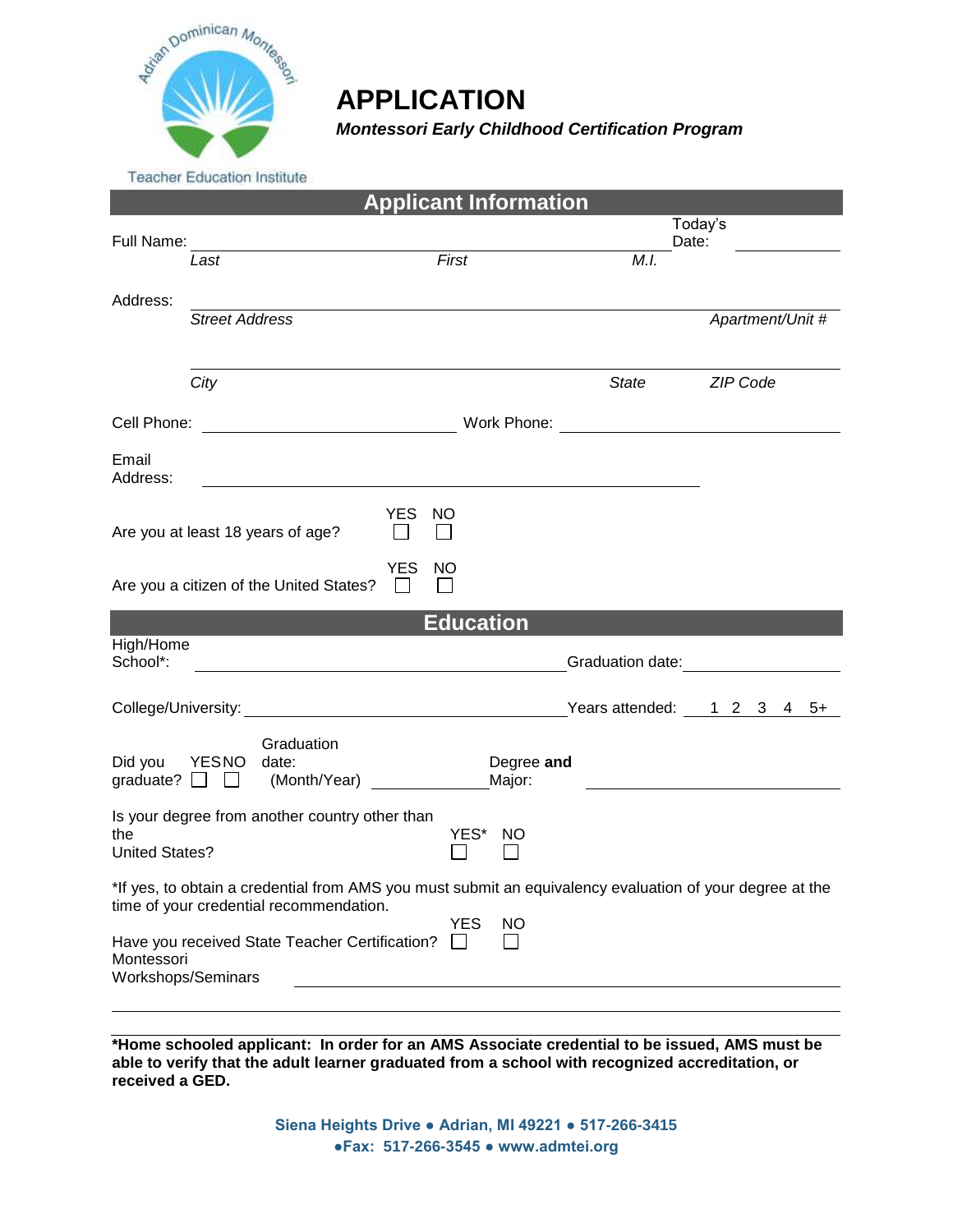#### **Employment**

*Please list the last three places of employment beginning with the most recent employer first.*

**Reference forms will be sent to you after we process your application. Please do not submit any references with this application. Three letters of reference are required for acceptance in the program.** 

How did you learn about our program?

Internet/ADMTEI Website/Facebook \_\_\_\_\_\_\_\_\_\_\_\_\_\_\_\_\_\_\_\_\_\_\_\_\_\_\_\_\_\_\_\_\_\_\_\_\_\_\_\_\_\_\_\_\_\_\_\_

 $\Box$  Referred by a friend

 $\Box$  Referred by a school  $\Box$ 

American Montessori Society (AMS)

 $\Box$  Flyer/Brochure (Where?)  $\Box$ 

Previous Lecture/Seminar (Where/When?)

Other \_\_\_\_\_\_\_\_\_\_\_\_\_\_\_\_\_\_\_\_\_\_\_\_\_\_\_\_\_\_\_\_\_\_\_\_\_\_\_\_\_\_\_\_\_\_\_\_\_\_\_\_\_\_\_\_\_\_\_\_\_\_\_\_\_\_\_\_\_\_\_\_

## **An Application Fee of \$250 must accompany this application.**

The application fee may be paid by check/money order to ADMTEI, PayPal on the application page of [www.admtei.org](http://www.admtei.org/) or credit card (please call the office). **The application fee is non-refundable**.

### **Disclaimer and Signature**

*I certify that my answers are true and complete to the best of my knowledge. If this application leads to enrollment, I understand that false or misleading information in my application may result in my release.*

Signature: Date: Description of the contract of the contract of the contract of the contract of the contract of the contract of the contract of the contract of the contract of the contract of the contract of the contract o

**Siena Heights Drive ● Adrian, MI 49221 ● 517-266-3415 ●Fax: 517-266-3545 ● www.admtei.org**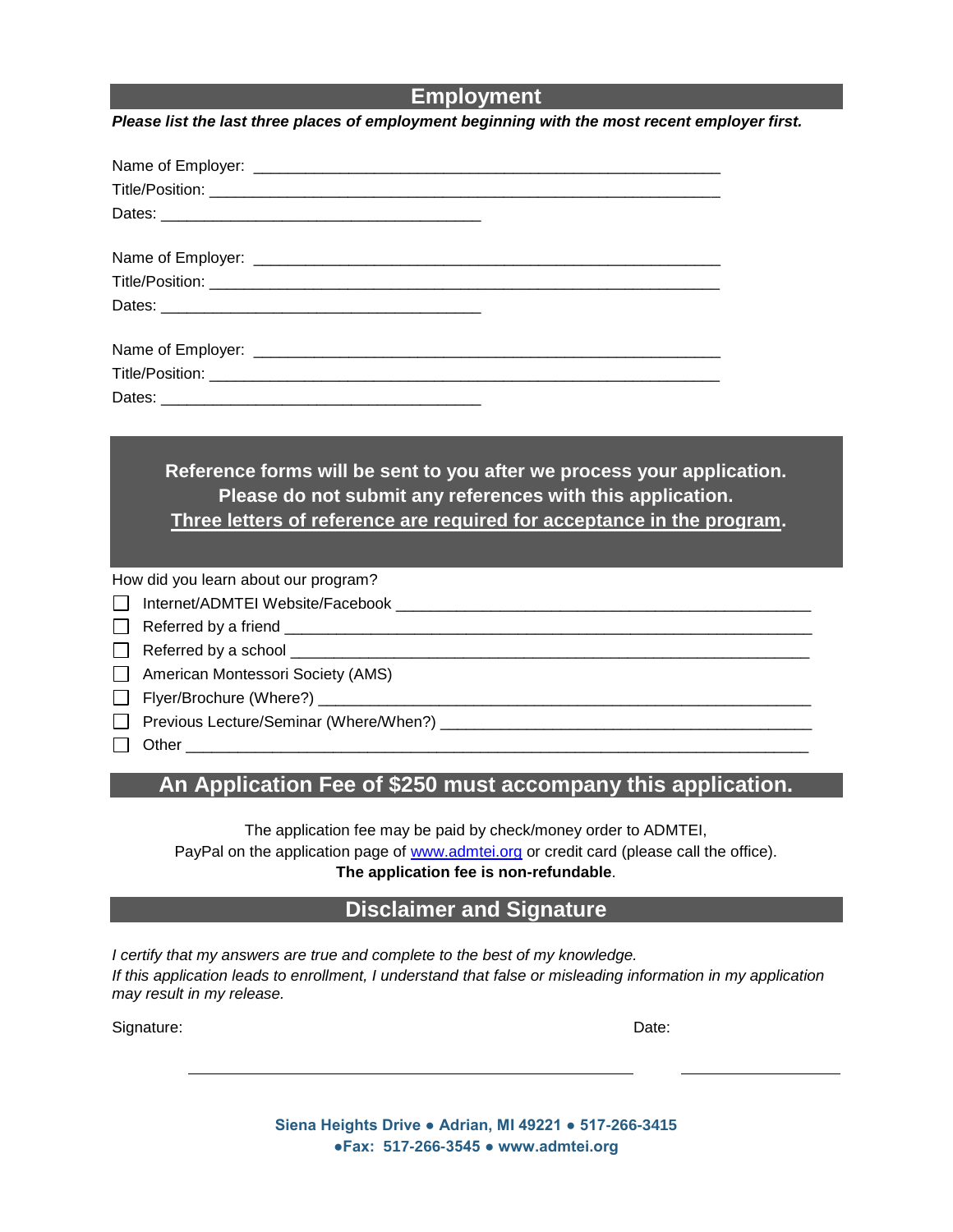

# **Adult Learner Information Form**

**Teacher Education Institute** 

#### NAME:

Each applicant must submit a statement with regard to the following areas. Attach any additional pages needed.

1. What have been your educational/training experience and/or exposure regarding Montessori education?

2. What is your basic understanding of the Montessori principles and their method of implementation in a classroom?

3. What are your goals with respect to entering a Montessori education program and the Montessori profession?

4a. Please list any Montessori schools which you have observed.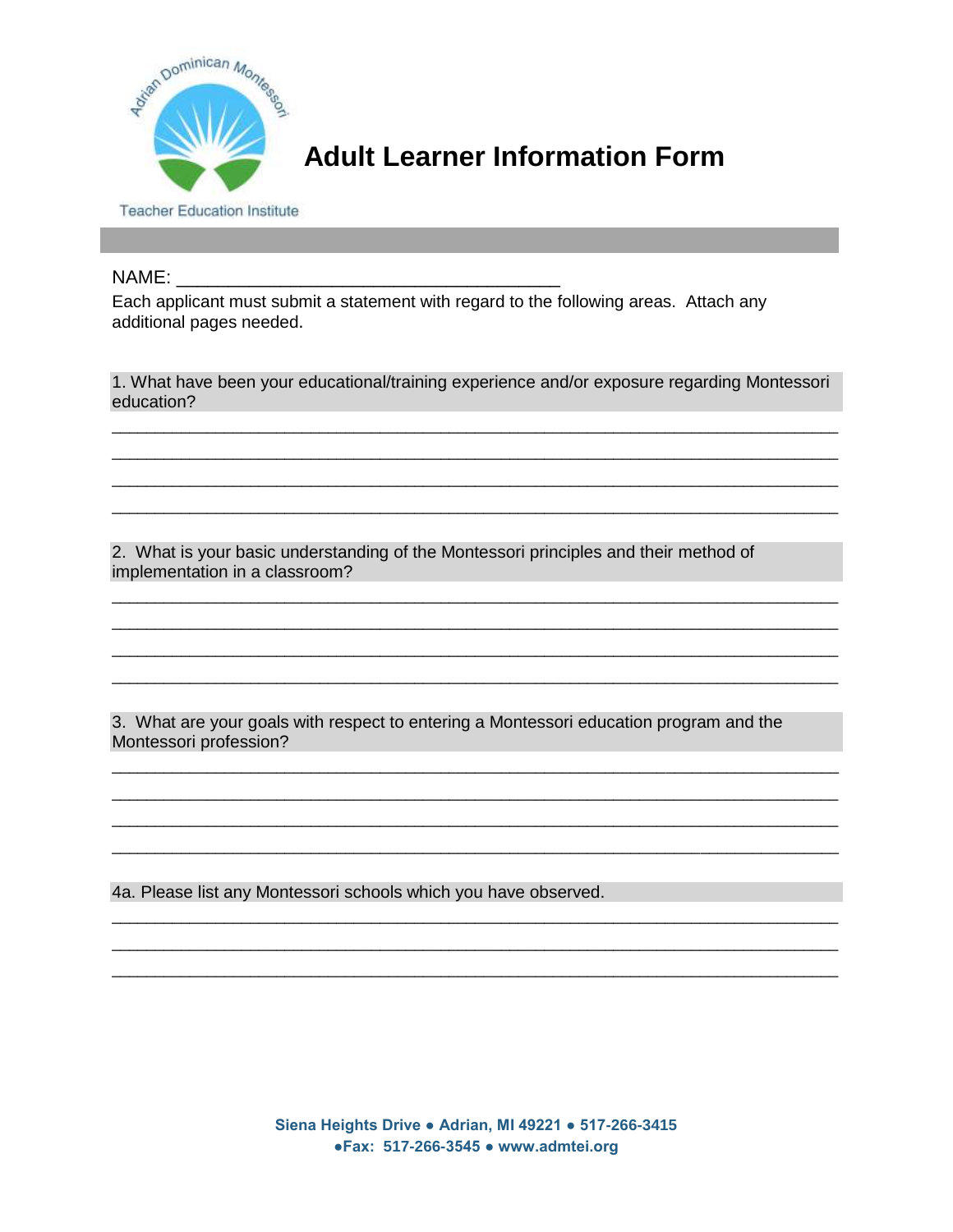4b. What were your impressions based on your observations?

5. List any special interests, hobbies, groups and/or professional organizations in which you participate:

\_\_\_\_\_\_\_\_\_\_\_\_\_\_\_\_\_\_\_\_\_\_\_\_\_\_\_\_\_\_\_\_\_\_\_\_\_\_\_\_\_\_\_\_\_\_\_\_\_\_\_\_\_\_\_\_\_\_\_\_\_\_\_\_\_\_\_\_\_\_\_\_\_\_\_\_\_\_\_\_\_\_\_\_ \_\_\_\_\_\_\_\_\_\_\_\_\_\_\_\_\_\_\_\_\_\_\_\_\_\_\_\_\_\_\_\_\_\_\_\_\_\_\_\_\_\_\_\_\_\_\_\_\_\_\_\_\_\_\_\_\_\_\_\_\_\_\_\_\_\_\_\_\_\_\_\_\_\_\_\_\_\_\_\_\_\_\_\_ \_\_\_\_\_\_\_\_\_\_\_\_\_\_\_\_\_\_\_\_\_\_\_\_\_\_\_\_\_\_\_\_\_\_\_\_\_\_\_\_\_\_\_\_\_\_\_\_\_\_\_\_\_\_\_\_\_\_\_\_\_\_\_\_\_\_\_\_\_\_\_\_\_\_\_\_\_\_\_\_\_\_\_\_

\_\_\_\_\_\_\_\_\_\_\_\_\_\_\_\_\_\_\_\_\_\_\_\_\_\_\_\_\_\_\_\_\_\_\_\_\_\_\_\_\_\_\_\_\_\_\_\_\_\_\_\_\_\_\_\_\_\_\_\_\_\_\_\_\_\_\_\_\_\_\_\_\_\_\_\_\_\_\_\_\_\_\_\_ \_\_\_\_\_\_\_\_\_\_\_\_\_\_\_\_\_\_\_\_\_\_\_\_\_\_\_\_\_\_\_\_\_\_\_\_\_\_\_\_\_\_\_\_\_\_\_\_\_\_\_\_\_\_\_\_\_\_\_\_\_\_\_\_\_\_\_\_\_\_\_\_\_\_\_\_\_\_\_\_\_\_\_\_ \_\_\_\_\_\_\_\_\_\_\_\_\_\_\_\_\_\_\_\_\_\_\_\_\_\_\_\_\_\_\_\_\_\_\_\_\_\_\_\_\_\_\_\_\_\_\_\_\_\_\_\_\_\_\_\_\_\_\_\_\_\_\_\_\_\_\_\_\_\_\_\_\_\_\_\_\_\_\_\_\_\_\_\_ \_\_\_\_\_\_\_\_\_\_\_\_\_\_\_\_\_\_\_\_\_\_\_\_\_\_\_\_\_\_\_\_\_\_\_\_\_\_\_\_\_\_\_\_\_\_\_\_\_\_\_\_\_\_\_\_\_\_\_\_\_\_\_\_\_\_\_\_\_\_\_\_\_\_\_\_\_\_\_\_\_\_\_\_

\_\_\_\_\_\_\_\_\_\_\_\_\_\_\_\_\_\_\_\_\_\_\_\_\_\_\_\_\_\_\_\_\_\_\_\_\_\_\_\_\_\_\_\_\_\_\_\_\_\_\_\_\_\_\_\_\_\_\_\_\_\_\_\_\_\_\_\_\_\_\_\_\_\_\_\_\_\_\_\_\_\_\_\_ \_\_\_\_\_\_\_\_\_\_\_\_\_\_\_\_\_\_\_\_\_\_\_\_\_\_\_\_\_\_\_\_\_\_\_\_\_\_\_\_\_\_\_\_\_\_\_\_\_\_\_\_\_\_\_\_\_\_\_\_\_\_\_\_\_\_\_\_\_\_\_\_\_\_\_\_\_\_\_\_\_\_\_\_ \_\_\_\_\_\_\_\_\_\_\_\_\_\_\_\_\_\_\_\_\_\_\_\_\_\_\_\_\_\_\_\_\_\_\_\_\_\_\_\_\_\_\_\_\_\_\_\_\_\_\_\_\_\_\_\_\_\_\_\_\_\_\_\_\_\_\_\_\_\_\_\_\_\_\_\_\_\_\_\_\_\_\_\_

6. Add any additional comments or information below. (Optional)

Signature \_\_\_\_\_\_\_\_\_\_\_\_\_\_\_\_\_\_\_\_\_\_\_\_\_\_\_\_\_\_\_\_\_\_\_\_\_\_\_\_\_\_\_ Date \_\_\_\_\_\_\_\_\_\_\_\_\_\_\_\_\_\_\_

#### **Our Policy**

It is the policy of this organization to provide equal opportunities without regard to race, color, religion, national origin, gender, sexual preference, age, or disability.

Thank you for completing this information form and for your interest in enrolling in our program.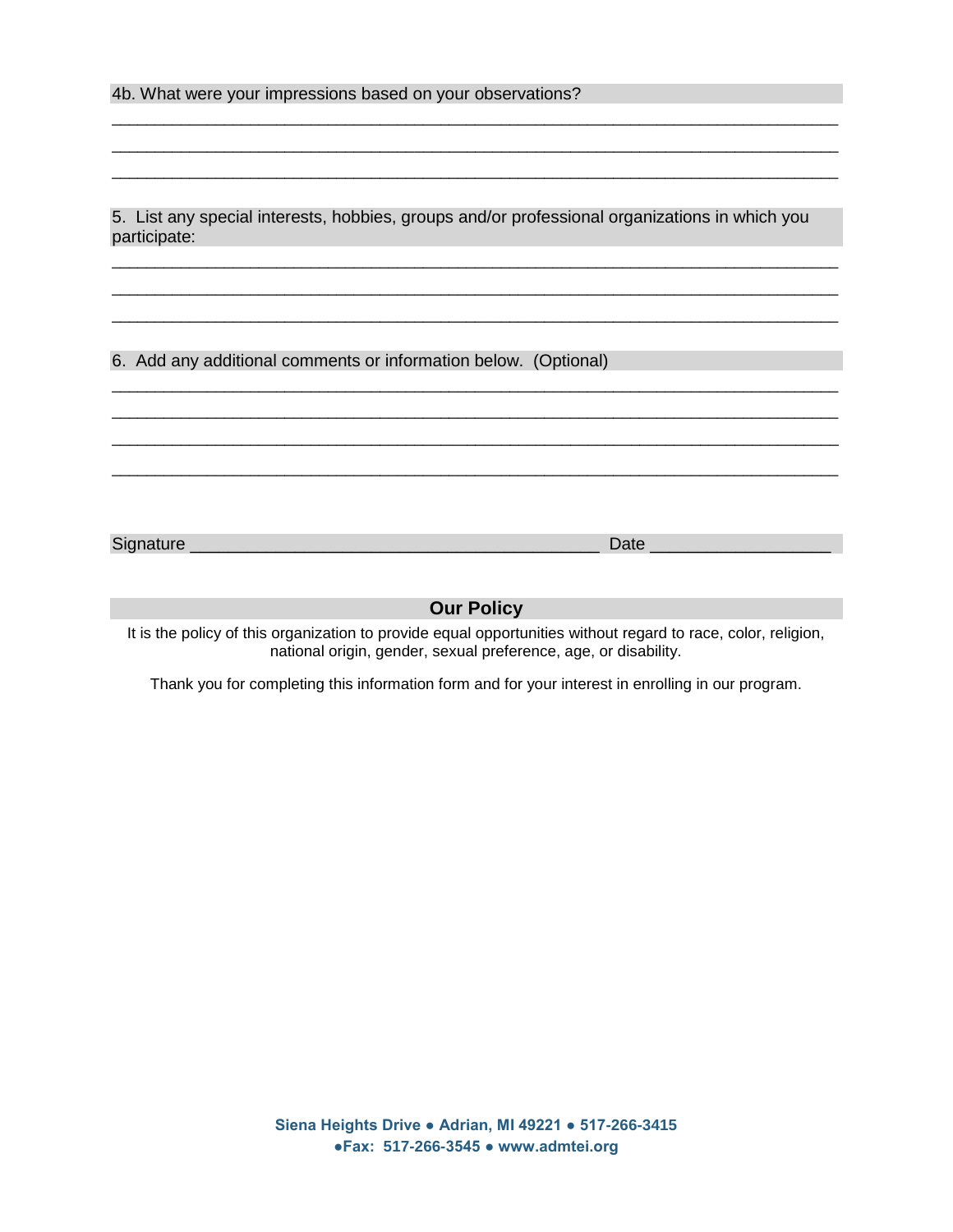

## **2022- 2023 WEEKEND PROGRAM SCHEDULE**

| Friday:   | $12:00 - 5:30$ pm                         | Instruction                |
|-----------|-------------------------------------------|----------------------------|
| Saturday: | $8:00$ am $-$ Noon<br>1:00 pm $-$ 5:00 pm | Instruction<br>Instruction |
| Sunday:   | $8:00$ am $-1:00$ pm                      | Instruction                |

| 2022            | 2023               |
|-----------------|--------------------|
| August 26-28    | January 6-8        |
| September 9-11  | January 20-22      |
| September 23-25 | February 3-5       |
| October 7-9     | February 17-19     |
| October 21-23   | March 3-5          |
| November 4-6    | <b>March 24-26</b> |
| November 18-20  | <b>April 21-23</b> |
| December 2-4    | May 5-7            |
|                 |                    |

**A detailed schedule of classes for each weekend Is available on our website: [www.admtei.org](http://www.admtei.org/)**

**Siena Heights Drive ● Adrian, MI 49221 ● 517-266-3415 ●Fax: 517-266-3545 ● www.admtei.org**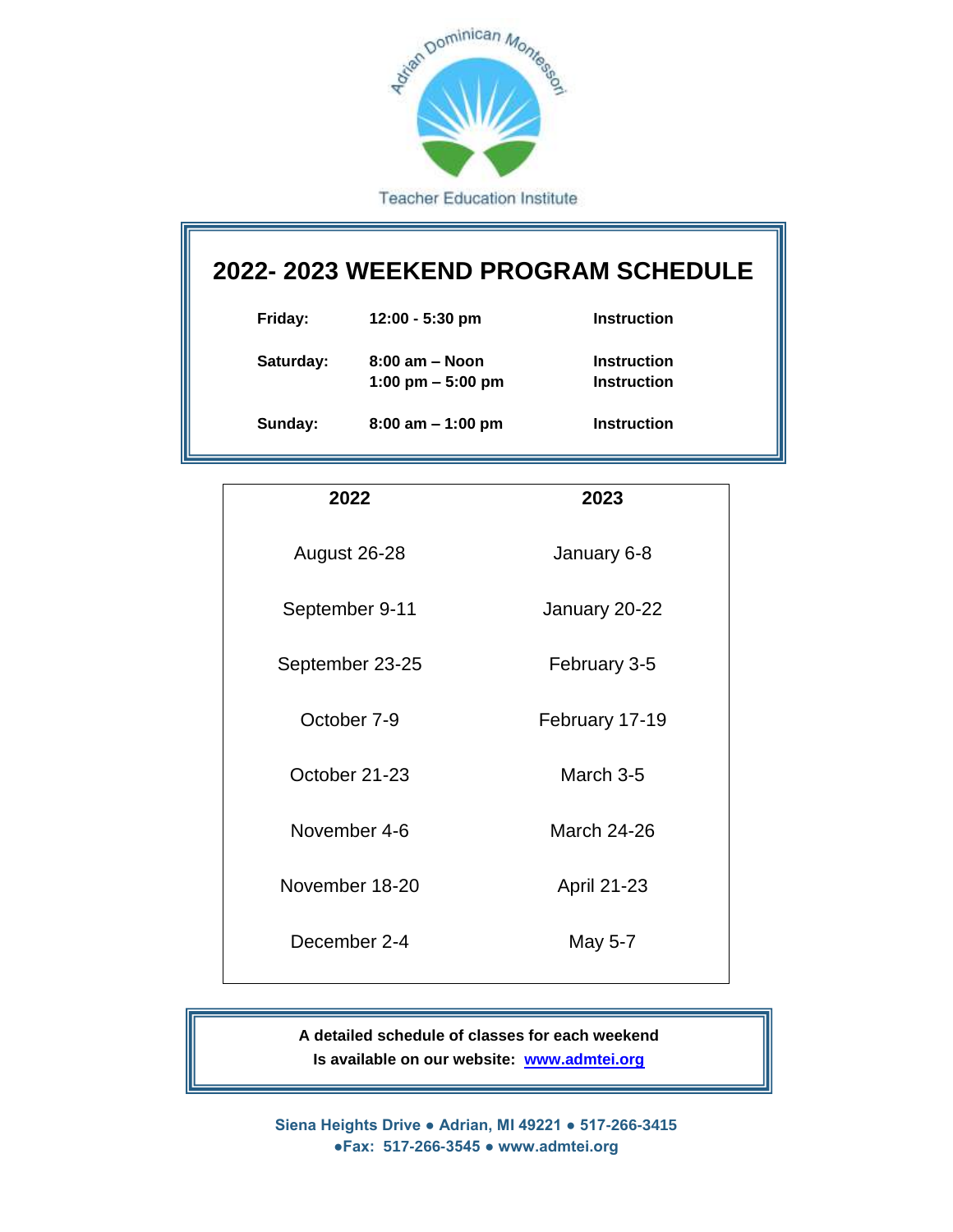

# **Tuition Schedule 2022 - 2023**

#### **Registration Fee (Non-refundable): \$250.00**

The Adult Learner Registration Fee secures enrollment in the program and satisfies the costs associated with that process.

#### **Practicum Requirement: \$1,000.00**

The Adult Learner Teaching or Practicum phase of the program may be completed concurrently with, or separately from the Academic phase. However, the costs associated with the Practicum requirement are included in the total cost of tuition.

#### **Academic Requirement: \$4,700.00**

The Academic portion of the program is offered on the campus of the Adrian Dominican Sisters. This portion of the tuition satisfies the cost of lectures, manuals, handouts, demonstrative tools and associated materials.

## **Total Cost of Tuition: \$5,950.00**

**Note:** *Tuition will be refunded within 30 days if the applicant is rejected for enrollment or withdraws before the program begins. The application fee is non-refundable.*